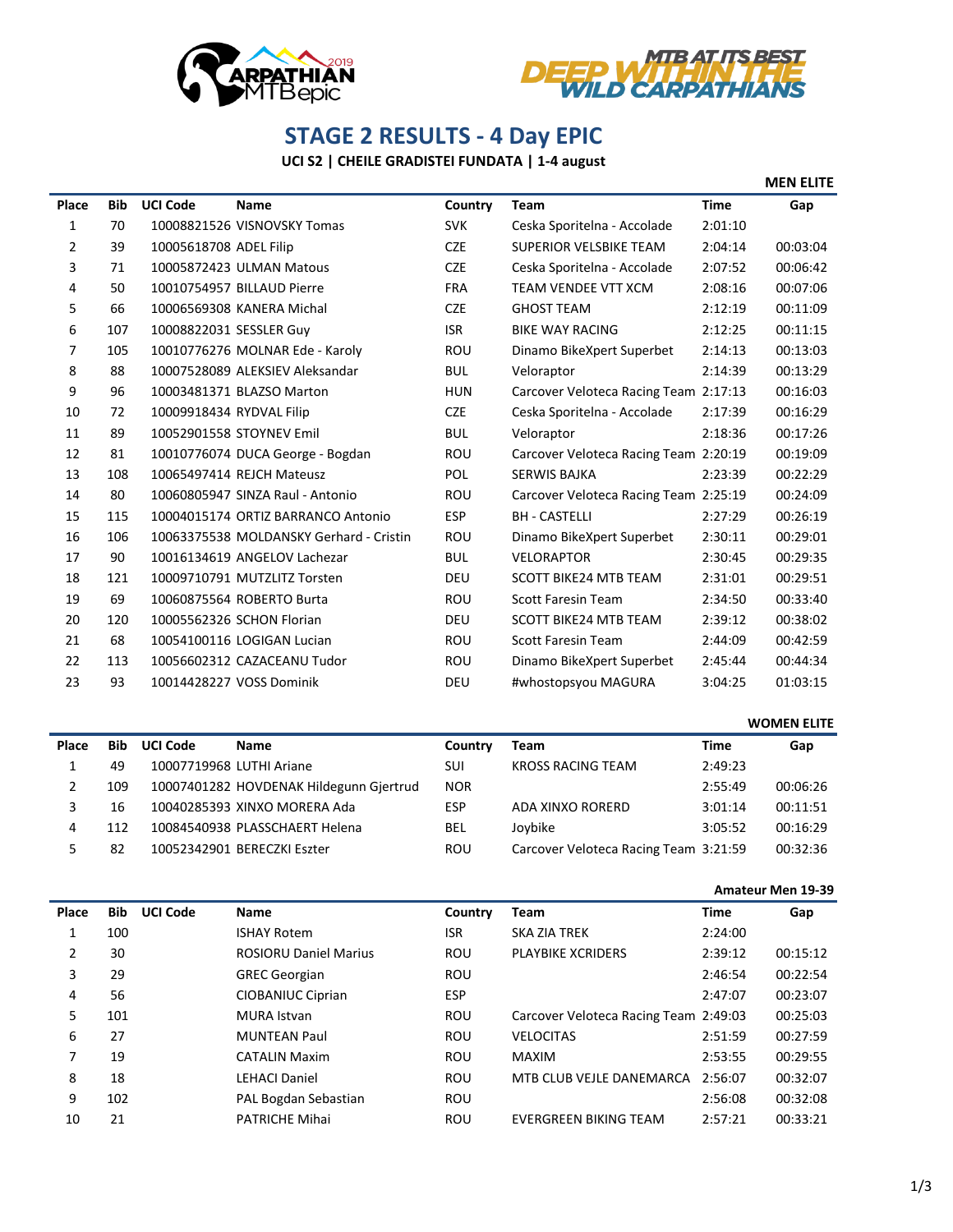



| 11 | 114            | <b>PASTUSIAK Marcin</b>        | <b>POL</b> |                                       | 2:58:57 | 00:34:57 |
|----|----------------|--------------------------------|------------|---------------------------------------|---------|----------|
| 12 | 8              | <b>SIMION Sabin</b>            | ROU        | <b>HPM</b>                            | 3:02:33 | 00:38:33 |
| 13 | 98             | <b>PAKULA Piotr</b>            | POL        |                                       | 3:03:10 | 00:39:10 |
| 14 | 111            | CATOIU Andrei                  | <b>ROU</b> |                                       | 3:03:52 | 00:39:52 |
| 15 | 23             | <b>CRETU Alexandru</b>         | <b>ROU</b> |                                       | 3:05:08 | 00:41:08 |
| 16 | 117            | 10088909473 JANATA Boris       | <b>SVK</b> | BIKE ARENA ZLATNICKA DOLINA 3:05:15   |         | 00:41:15 |
| 17 | 22             | <b>AASA Martin</b>             | <b>SWE</b> | Lulu Terrung cyklister                | 3:05:23 | 00:41:23 |
| 18 | 55             | MIRCIOI Cristian               | ROU        | MAUS BIKE TIBISCUS TEAM               | 3:09:52 | 00:45:52 |
| 19 | 34             | <b>WALLYN Bert</b>             | <b>BEL</b> |                                       | 3:10:41 | 00:46:41 |
| 20 | 52             | <b>NEAGA Lucian</b>            | <b>ROU</b> | <b>VELOX CYCLING TEAM</b>             | 3:11:56 | 00:47:56 |
| 21 | 103            | 10056596652 SPRINCEANA Catalin | ROU        | Dinamo BikeXpert Superbet             | 3:11:56 | 00:47:56 |
| 22 | 65             | <b>KLAKURKA Vaclav</b>         | <b>CZE</b> | AD TEAM                               | 3:11:56 | 00:47:56 |
| 23 | 97             | <b>LENZ Michal</b>             | POL        | <b>GOOD RIDE</b>                      | 3:14:27 | 00:50:27 |
| 24 | 85             | 10096265410 TAPASZTO Zsolt     | <b>ROU</b> | Carcover Veloteca Racing Team 3:15:27 |         | 00:51:27 |
| 25 | 31             | <b>TEBEICA Tiberiu</b>         | <b>ROU</b> | Dinamo BikeXpert Superbet             | 3:16:15 | 00:52:15 |
| 26 | 26             | <b>NAGY Tiberiu</b>            | ROU        | <b>VELOCITAS</b>                      | 3:19:24 | 00:55:24 |
| 27 | 37             | JIPA Razvan - Andrei           | ROU        |                                       | 3:22:00 | 00:58:00 |
| 28 | 24             | <b>BURCA Cristian</b>          | ROU        | <b>VELOCITAS</b>                      | 3:24:59 | 01:00:59 |
| 29 | 110            | <b>TORRES VILLALON Pedro</b>   | <b>ESP</b> |                                       | 3:28:46 | 01:04:46 |
| 30 | 57             | LAZAR Mihai                    | ROU        |                                       | 3:31:43 | 01:07:43 |
| 31 | $\overline{7}$ | <b>COLIBAN Andrei</b>          | <b>ROU</b> |                                       | 3:33:14 | 01:09:14 |
| 32 | 35             | <b>SZANTAI VECSERA Balint</b>  | <b>HUN</b> |                                       | 3:38:56 | 01:14:56 |
| 33 | 73             | <b>KOZAK David</b>             | <b>CZE</b> | AD TEAM                               | 3:43:11 | 01:19:11 |
| 34 | 25             | JURA Mihai - Andrei            | ROU        | <b>ACS VELOCITAS</b>                  | 3:43:50 | 01:19:50 |
| 35 | 10             | PASCU Andrei                   | ROU        |                                       | 3:55:34 | 01:31:34 |
| 36 | 5              | <b>GAVRILA Doru</b>            | ROU        |                                       | 3:57:51 | 01:33:51 |
| 37 | 11             | ROBU Andrei                    | ROU        |                                       | 3:58:30 | 01:34:30 |
| 38 | 6              | LUPICA Razvan                  | ROU        |                                       | 4:01:26 | 01:37:26 |
| 39 | 75             | <b>KOVALEVSKIY Vladimir</b>    | <b>RUS</b> |                                       | 4:10:05 | 01:46:05 |
| 40 | 36             | <b>ZOLTAN Fogarasi</b>         | ROU        | <b>GARAGE RACING</b>                  | 4:25:36 | 02:01:36 |
| 41 | 43             | FORD Jeffrey                   | ROU        |                                       | 5:00:13 | 02:36:13 |
| 42 | 60             | <b>OLARU Mircea</b>            | <b>ROU</b> |                                       | 5:06:10 | 02:42:10 |
| 43 | 46             | SHORT John                     | <b>GBR</b> |                                       | 5:13:46 | 02:49:46 |

## **Amateur Men 40-49**

| Place | <b>Bib</b> | <b>UCI Code</b>        | <b>Name</b>             | Country    | <b>Team</b>                           | <b>Time</b> | Gap      |
|-------|------------|------------------------|-------------------------|------------|---------------------------------------|-------------|----------|
|       | 63         |                        | <b>ELMIGER Martin</b>   | SUI        | <b>TORTOUR</b>                        | 2:24:07     |          |
| 2     | 54         | $N-0290$               | <b>IONASCU Marius</b>   | <b>ROU</b> | <b>MAUS BIKE TIBISCUS TEAM</b>        | 2:48:22     | 00:24:15 |
| 3     | 94         |                        | DANNER Roland           | DEU        | #whostopsyou MAGURA                   | 2:49:20     | 00:25:13 |
| 4     | 77         |                        | <b>MARTIN Rytir</b>     | <b>CZE</b> | AD TEAM                               | 2:49:28     | 00:25:21 |
| 5     | 12         |                        | JIDOVU Cristian         | <b>ROU</b> | <b>CS TIBISCUS</b>                    | 2:49:39     | 00:25:32 |
| 6     | 51         |                        | LAGUIA Alfredo          | <b>ESP</b> | <b>BEER O CLOCK</b>                   | 2:58:46     | 00:34:39 |
| 7     | 13         |                        | PREDA Razvan            | <b>ROU</b> | <b>HPM Pro Mountain Sports</b>        | 2:59:27     | 00:35:20 |
| 8     | 92         |                        | <b>RUSEV Kalin</b>      | <b>BUL</b> | Veloraptor                            | 3:04:38     | 00:40:31 |
| 9     | 83         | 10096233882 VERES Joan |                         | <b>ROU</b> | Carcover Veloteca Racing Team 3:15:27 |             | 00:51:20 |
| 10    | 84         |                        | 10096119607 BARNA Gabor | <b>ROU</b> | Carcover Veloteca Racing Team 3:17:10 |             | 00:53:03 |
| 11    | 62         |                        | <b>COCIUBA Teofil</b>   | <b>ROU</b> |                                       | 3:17:10     | 00:53:03 |
| 12    | 40         |                        | <b>SANDU Mugurel</b>    | ROU        | <b>SCOTT FARESIN TEAM</b>             | 3:25:12     | 01:01:05 |